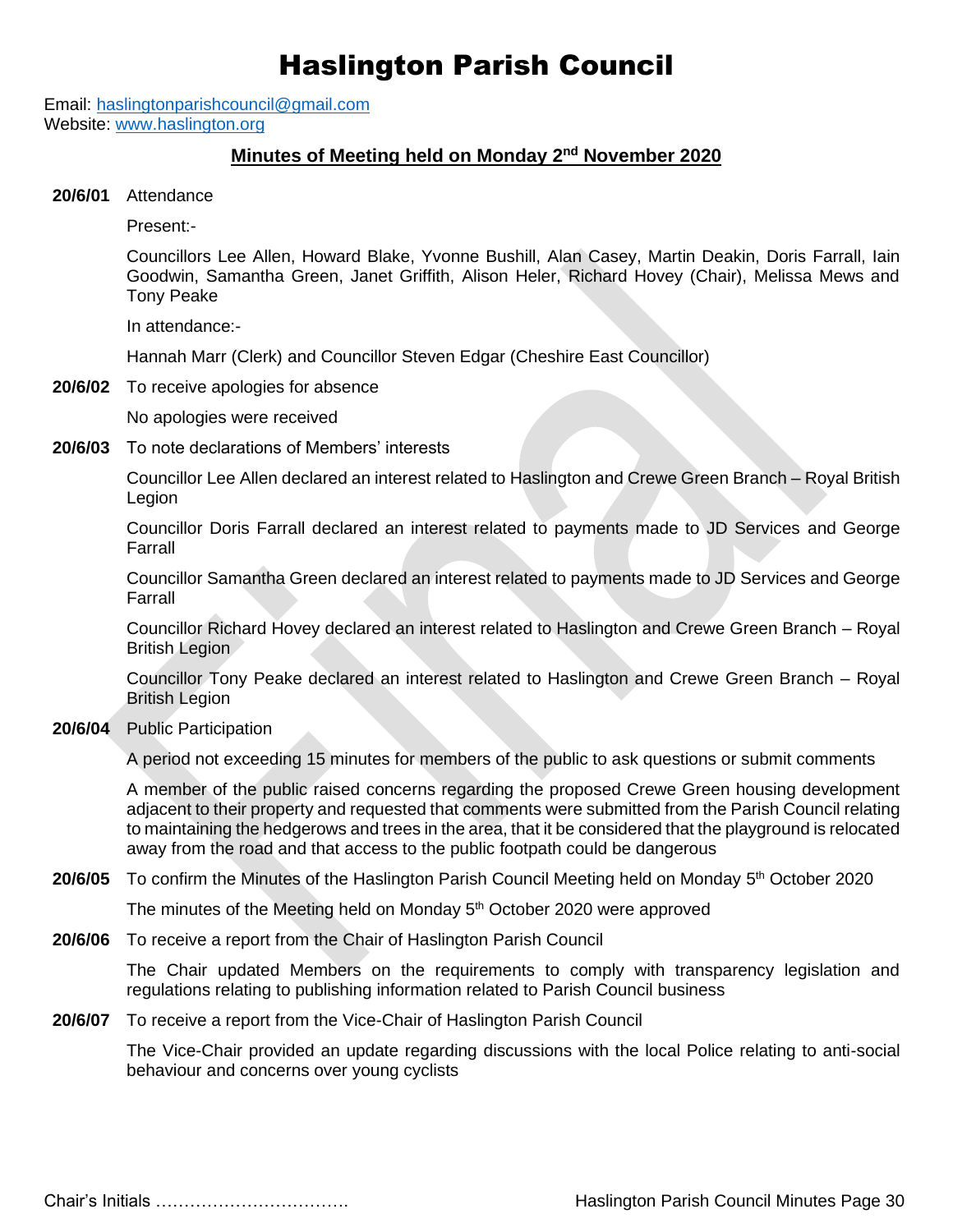**20/6/08** To receive a report from the Cheshire East Councillors covering the Haslington Parish

Councillor Steven Edgar advised:-

- That he attended the Public Inquiry and made a presentation to support the refusal of 55 new houses north of Charles Barnett Road
- The works on Shelburne Drive continues and a further update will be provided at the December meeting
- Councillor Addison has requested a meeting with Highways relating to the parking issues on Bradley Road, Waterloo Road and Crewe Road
- Funding is being investigated for 20mph repeaters on Waterloo Road
- The speeding assessment for Oakhanger has been deferred due to budget restrictions
- Pool Lane will be closed between  $14<sup>th</sup>$  and  $18<sup>th</sup>$  December for sewer works
- 20/6/09 To approve payment for invoices and funding requests received between 1<sup>st</sup> October 2020 and 26th October 2020

Members *resolved* to approve the payments totalling:-

- Net Amount: £4.371.20
- Gross Amount: £4,743.58
- **20/6/10** To note the completed Annual Governance and Accounting Statement for the financial year 2019 / 2020

The Annual Governance and Accounting Statement was noted

**20/6/11** To consider matters related to the Haslington Neighbourhood Plan

The Chair updated Members on the research he has undertaken relating to the Neighbourhood Plan

**20/6/12** To consider matters related to an Action Matrix

It was *resolved* to implement the Action Matrix

**20/6/13** To consider matters related to Remembrance Sunday 2020

The Chair discussed the amended arrangements for Remembrance Sunday due to the restrictions in place for COVID-19

**20/6/14** To consider matters related to making a donation to the Royal British Legion for a wreath

It was *resolved* to make a donation of £100 to the Royal British Legion

**20/6/15** To consider matters related to the Village Green Fencing

The Clerk advised that quotes are still being sought with the support of a local resident and these will presented at a future meeting for further discussion

**20/6/16** To consider matters related to the Carol Service and Christmas activities

The Chair advised that the Carol Service will not take place this year

Councillor Blake proposed that residents were encouraged to decorate their homes and it was *resolved* by Members that should any fundraising monies be raised that they are split between the Haslington Village Support Group and the Neighbours Network

**20/6/17** To consider matters related to Planning Applications

The Chair will submit comments on the proposed Crewe Green development on behalf of the Parish Council

The Chair updated Members on the proposed development at the Printworks and concerns relating to parking and bin storage

**20/6/18** To consider matters related to Winterley Ward

No matters were raised